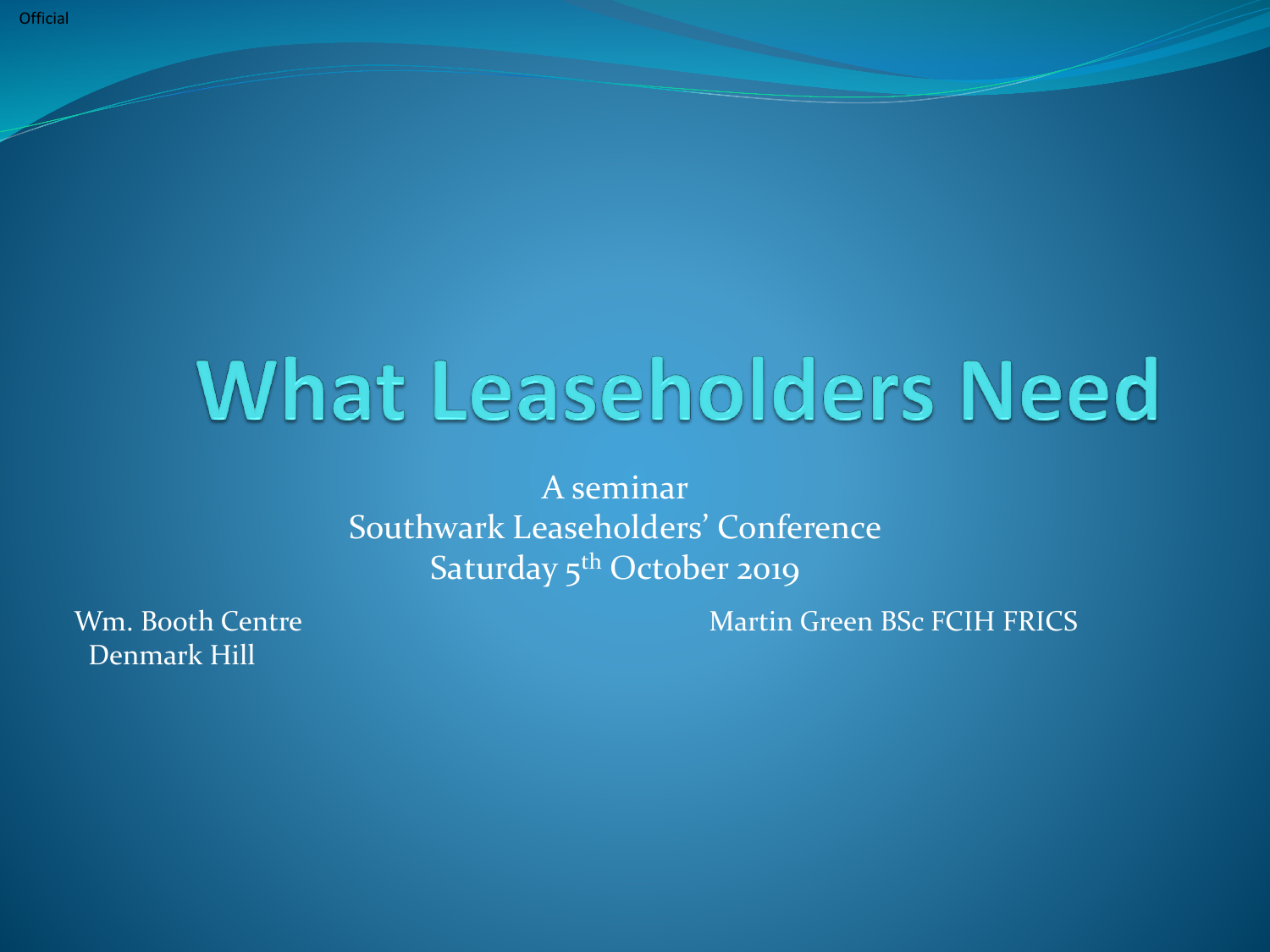# The Symptoms

E.g.

- 1. The service charges are too high; answer: they reflect the costs reasonably incurred.
- 2. The standard of service is poor; answer: the standard reflects the contractual requirements.
- 3. The design solution is wrong; answer: it was agreed by the landlord.
- 4. The work did not need doing at that time; answer: leaseholders were c0nsulted.
- 5. The work/service did not reflect vfm; answer: contractual standards met; L/L was satisfied

Etc.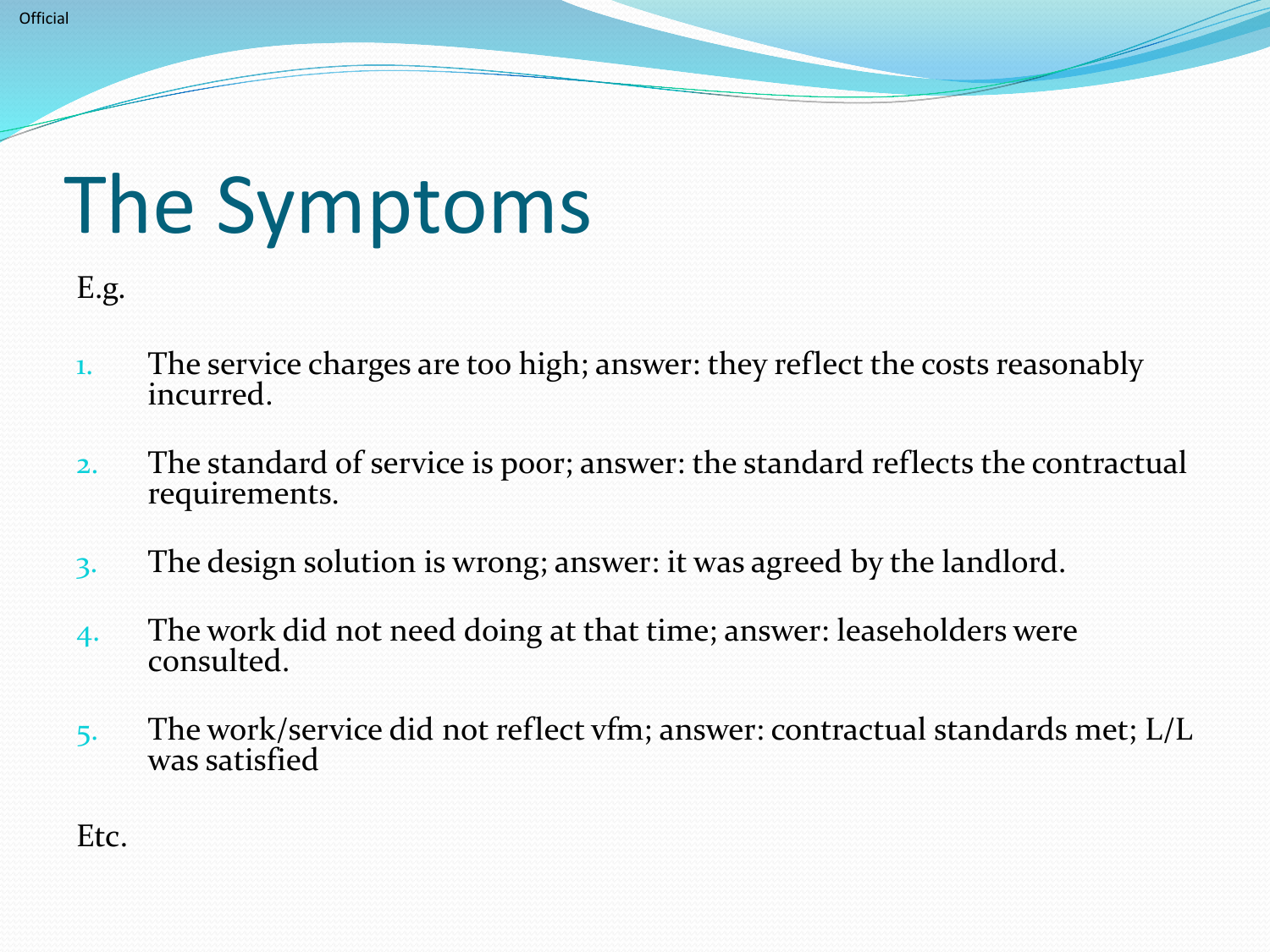# The Underlying Illness

Leaseholders do not have a say/cannot influence the spend decisions

- The lease allows the landlord to spend leaseholders money on what; when; how; how much; and why.
- A variable service charge.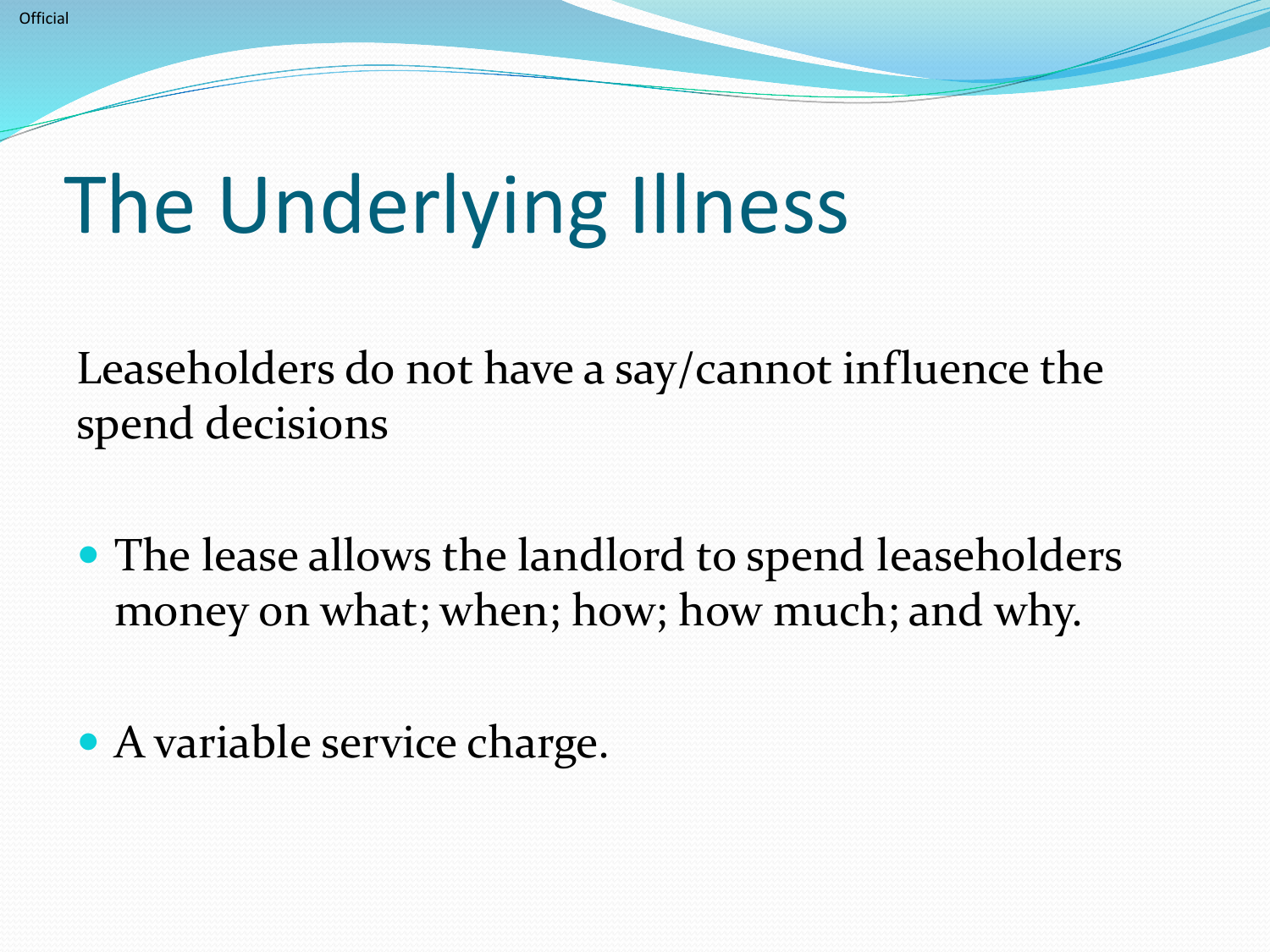### The Government's Cure

'Protection' e.g.

- S.19 LTA 1985 'reasonableness' FTT
- S.20 LTA 1985 'consultation'
- S.21 ff 'inspection of accounts'

NB Housing Act 1985 provisions in public sector.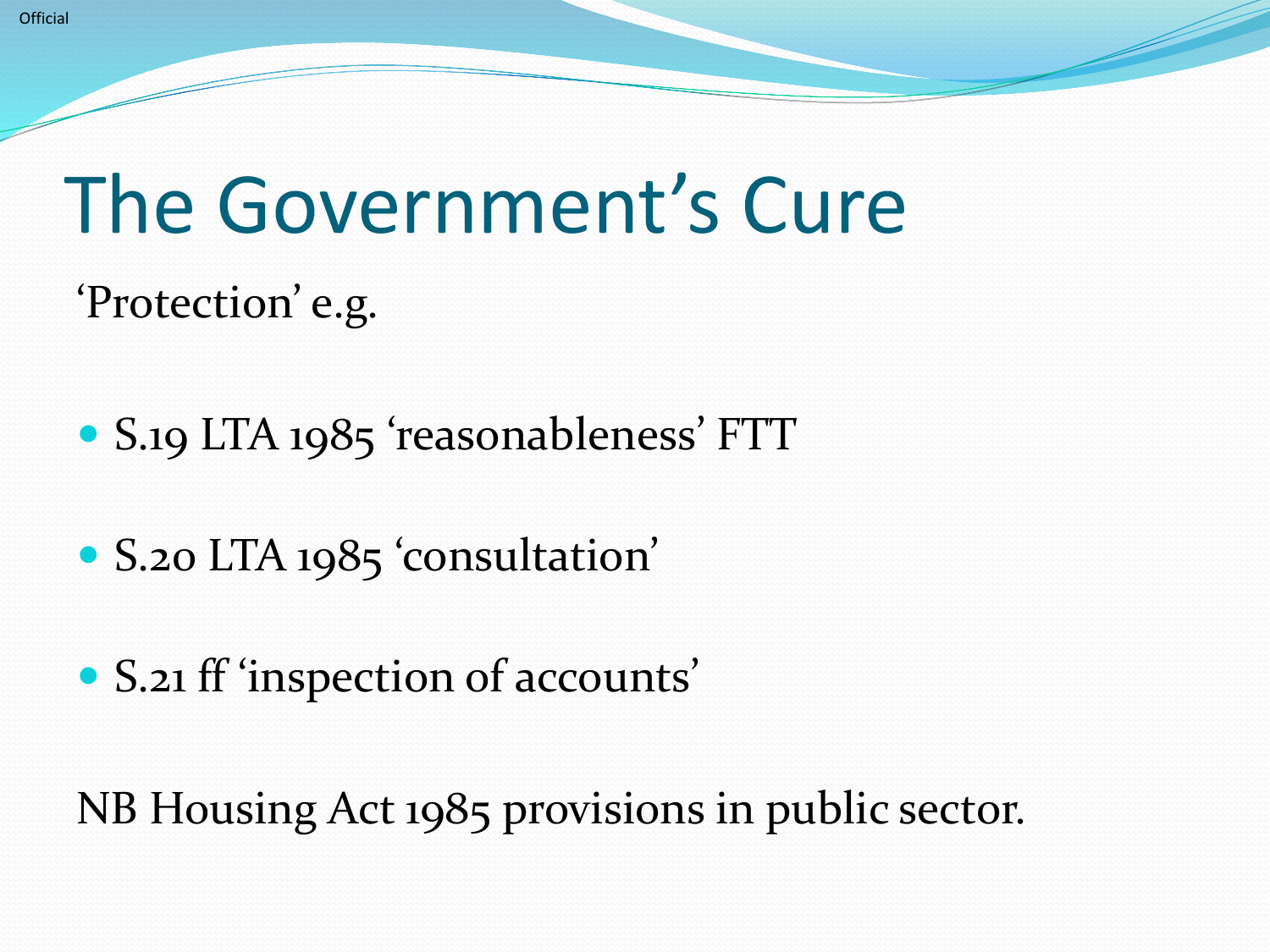#### The Government's Cure (cont'd) 'Influence'

- LTA 1987 > private sector
- LRHUD Act 1993 > collective enfranchisement
- CLRA 2002 > right to manage (private sector) but public sector always has had the 'Right to Manage' (1985 Act S.27) (TMOs 1993 Act)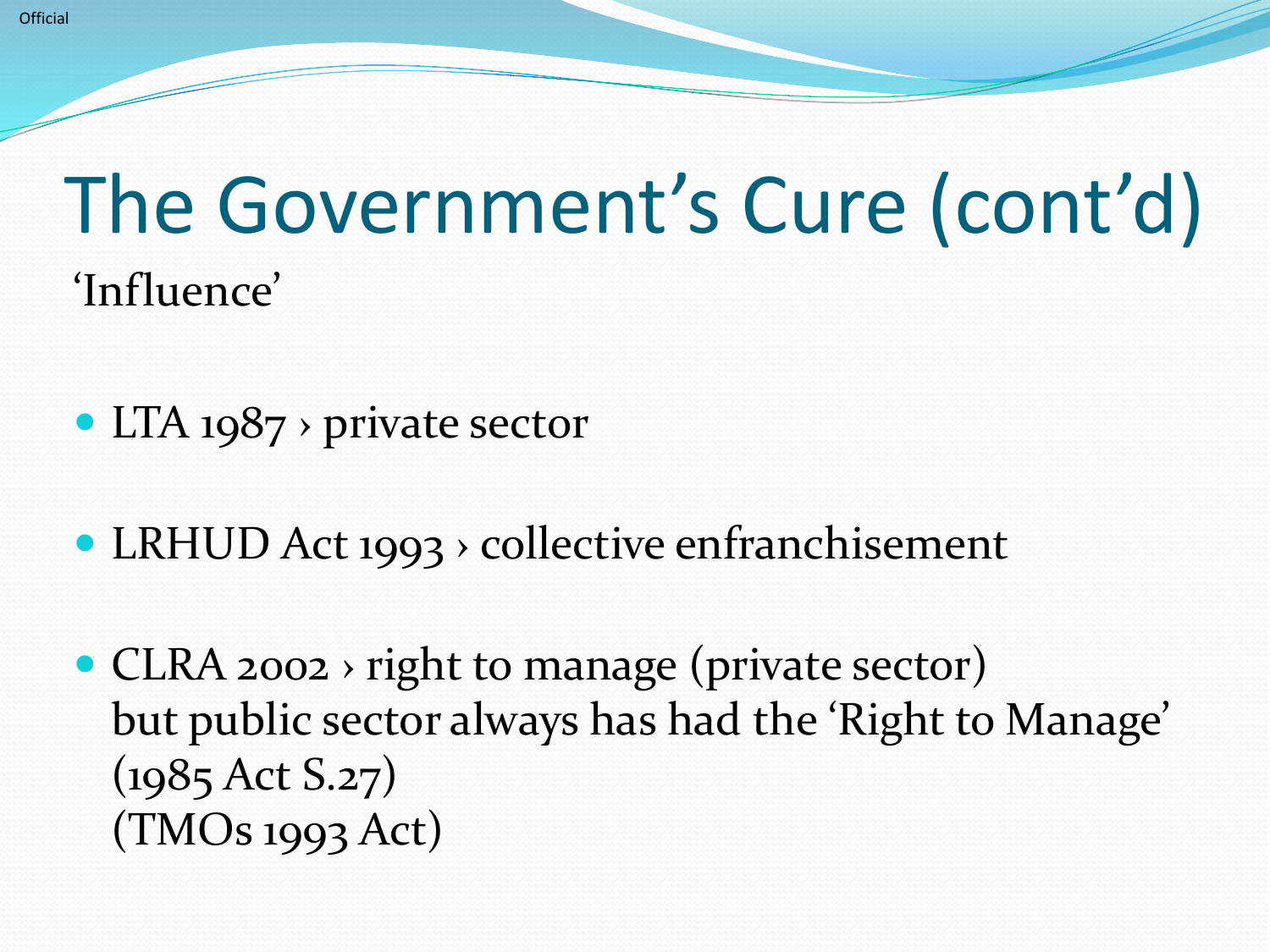#### Southwark – Practical Examples

- 1. Direct Labour Force repairs (SBS) – cleaning/gardening
- 2. Partnering major works
- 3. FRAs
- 4. My Southwark Homeowner Service £700k (ILMC)
- 5. Latest! : part B blocks' panels › a personal example 'buildings insurance'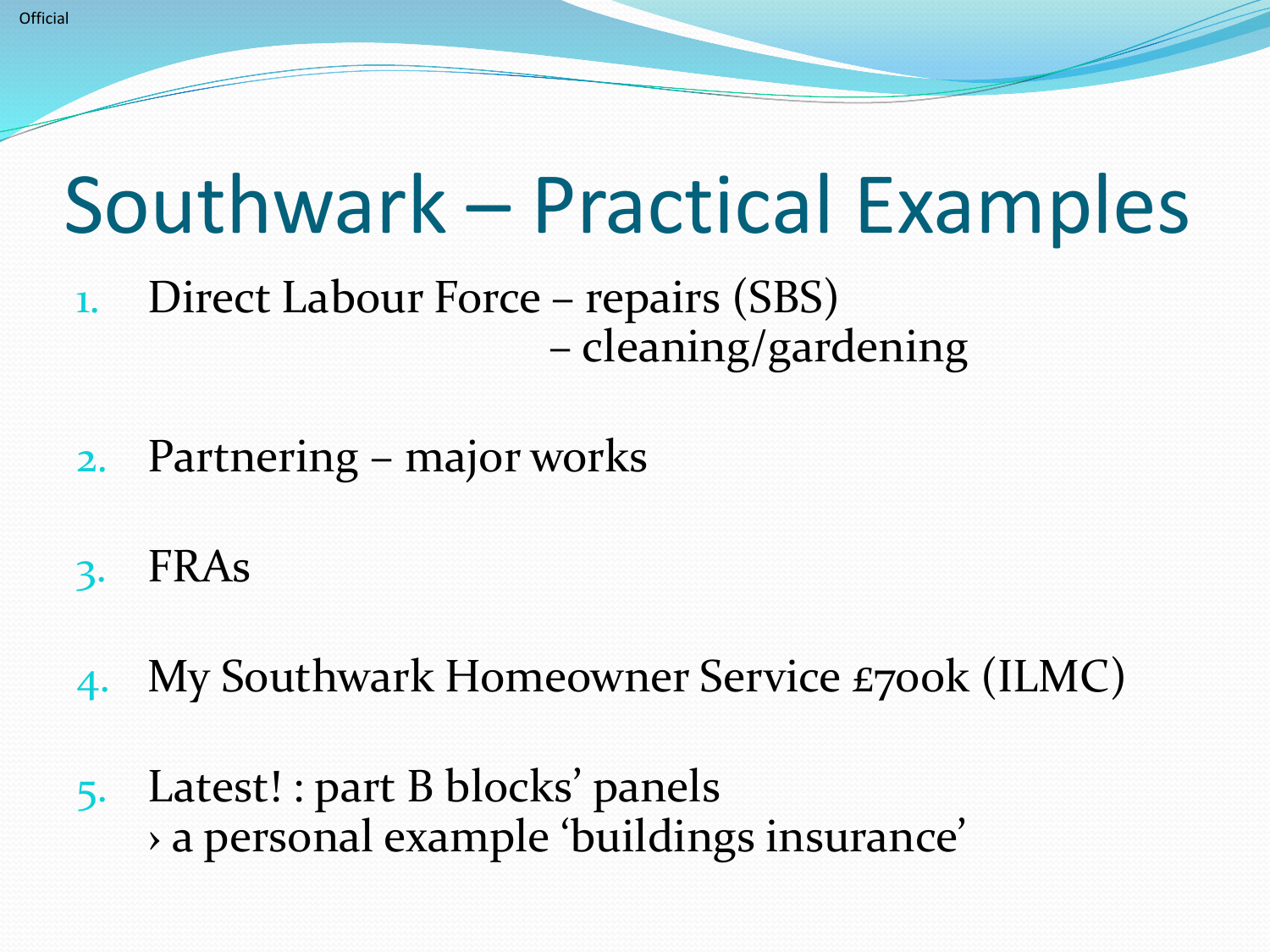### Leathermarket – Leaseholders Influence

- 1. No partnering traditional procurement
- 2. Professional consultants extra £
- 3. FRA responses
- 4. Panels blocks looked at
- 5. Nashe House/Lifts on Lawson
- 6. Kipling DHS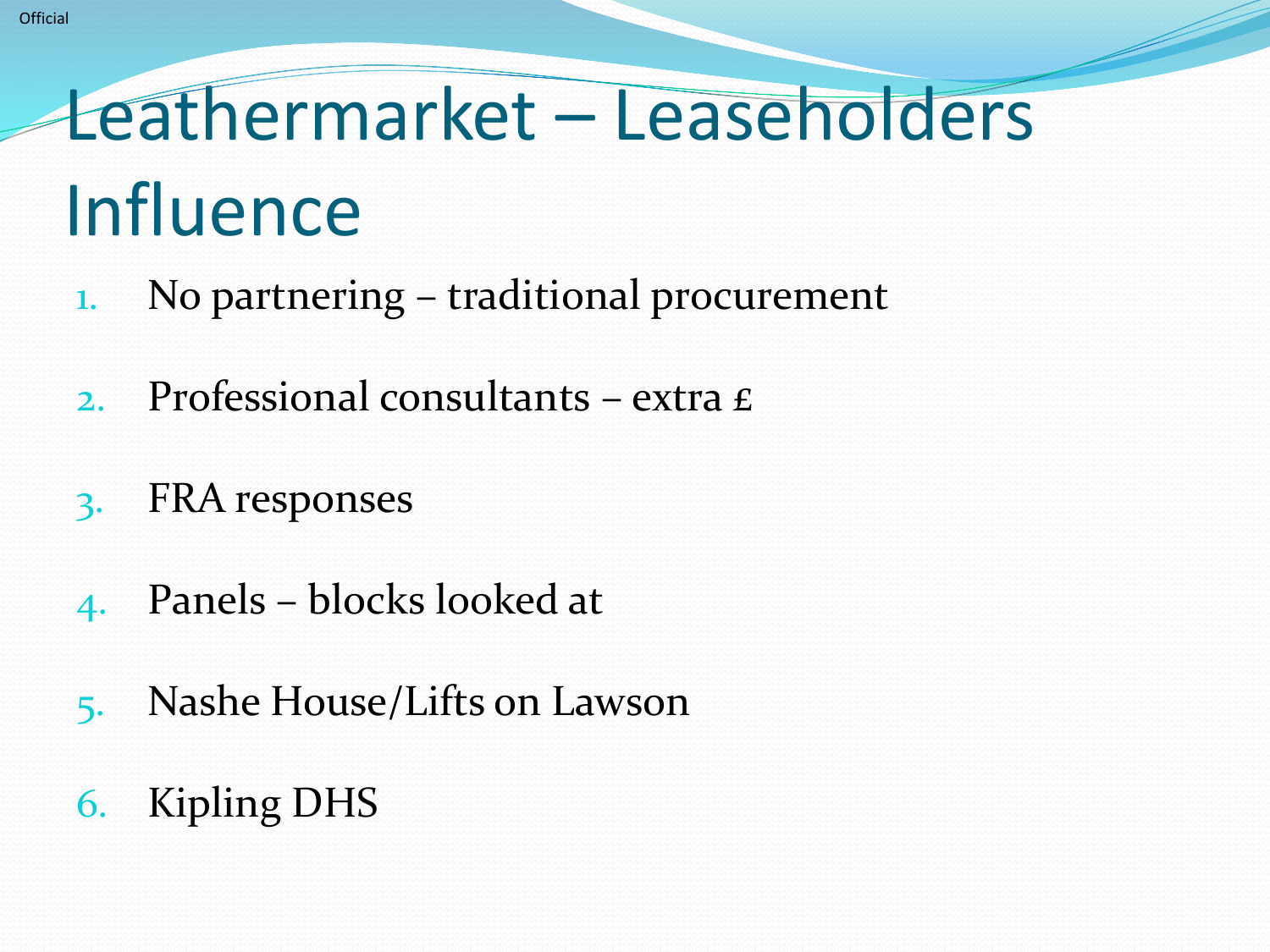### Influence v Control

#### Leaseholders need to influence spend decisions but

- 1. Hard work!
- 2. Collective decisions service charges are communal.
- 3. Management decisions not political decisions.
- 4. Operational rather than strategic.